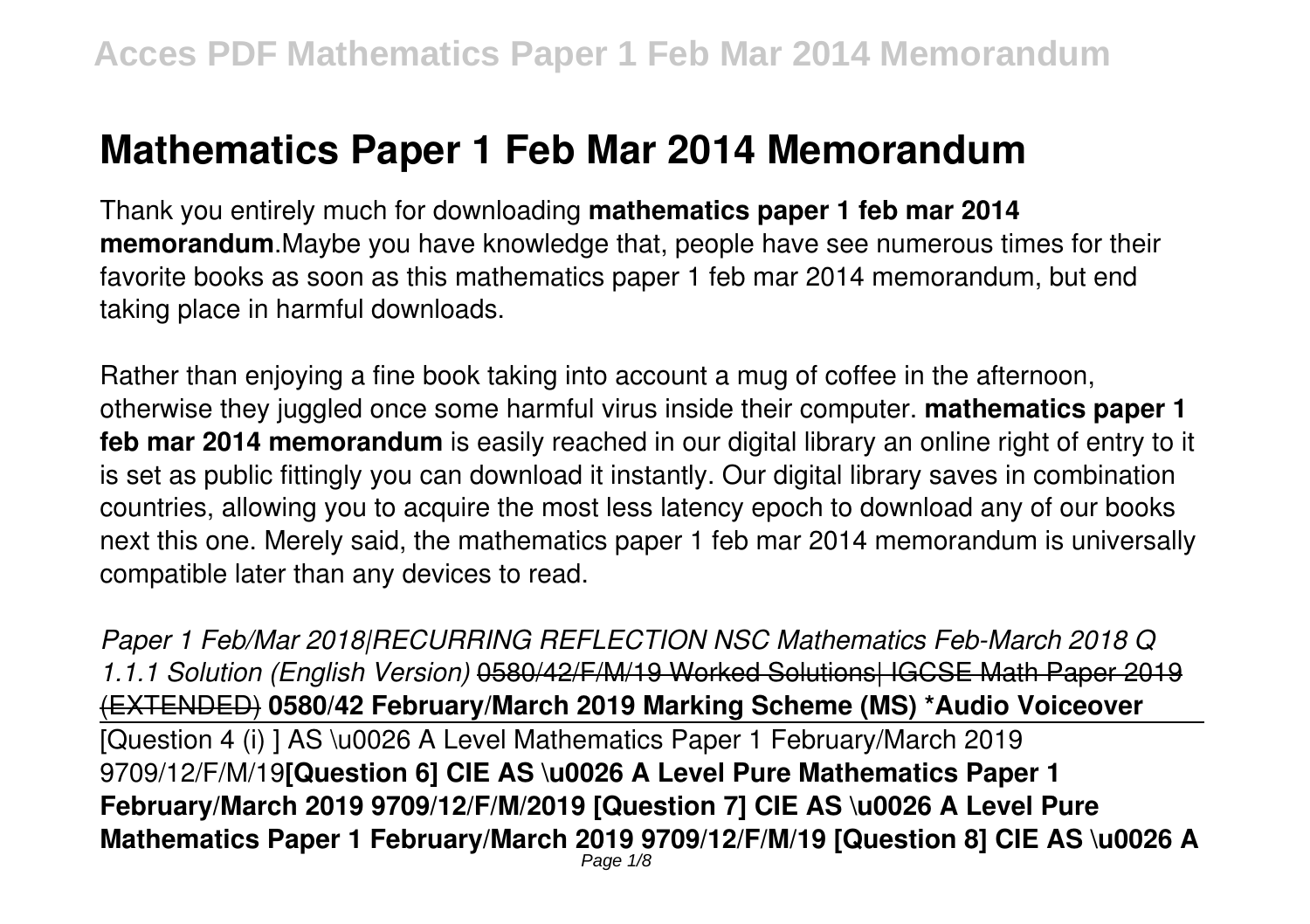**Level Pure Mathematics Paper 1 February/March 2019** [Question 8(i)(ii)(iii)] CIE AS \u0026 A Level Pure Mathematics Paper 1 Feb/Mar 2019 9709/12/F/M/19 **[Question 7(a)] AS \u0026 A Level Mathematics Paper 1 February/March 2019 9709/12/F/M/19** Grade 12 Maths Paper1 NOVEMBER 2020 MEMO GCSE Maths Edexcel Foundation Paper 1 5th November 2019 - Walkthrough and Solutions

November 2020 mathematics grade 12 paper 2 memo PREDICTED TOPICS FOR GCSE MATHS PAPER 1 \u0026 Tips For Non-Calculator Paper *P1 1.1 Completing the square P1 March 2018 Paper 12* **NSC Maths 2017 Paper 1 Question1** Rotation Using Tracing Papers

Hardest IGCSE Maths Questions for 2019 exams! Edexcel Foundation paper 1 non calculator questions 1 - 14 CXC January 2019 mathematics paper 1 questions 11 to 20 *Matric revision: Maths: How to tackle Paper 1 (1/7)*

[Question 2] CIE AS \u0026 A Level Mathematics Paper 1 Feb/Mar 2019 9709/12/F/M/19 NSC Mathematics Feb-March 2018 Q 1.1.1 Solution (isiZulu Version) **0580/32/F/M/16 | Worked Solutions | 2016 IGCSE Maths Paper (CORE) #0580/32/FEB/MARCH/2016 #0580** *0580/42/F/M/20 | Worked Solutions | IGCSE Math Paper 2020 (EXTENDED) #0580/42/Feb/March/2020 #0580*

IGCSE Add Math February March 2019 Paper 22 0606/220580/42/F/M/16 | Worked Solutions | 2016 IGCSE Maths Paper (EXTENDED) #0580/42/FEB/MARCH/2016 #0580 Edexcel IGCSE Maths A - January 2019 Paper 1H (4MA1) - Complete Walkthrough *CTET ( Feb 2014) Primary level maths Pedagogy solution Paper 1*

Mathematics Paper 1 Feb Mar

Grade 12 NSC Feb-Mar 2018 Exam & Memo P1 Past papers and memos. Assignments, Tests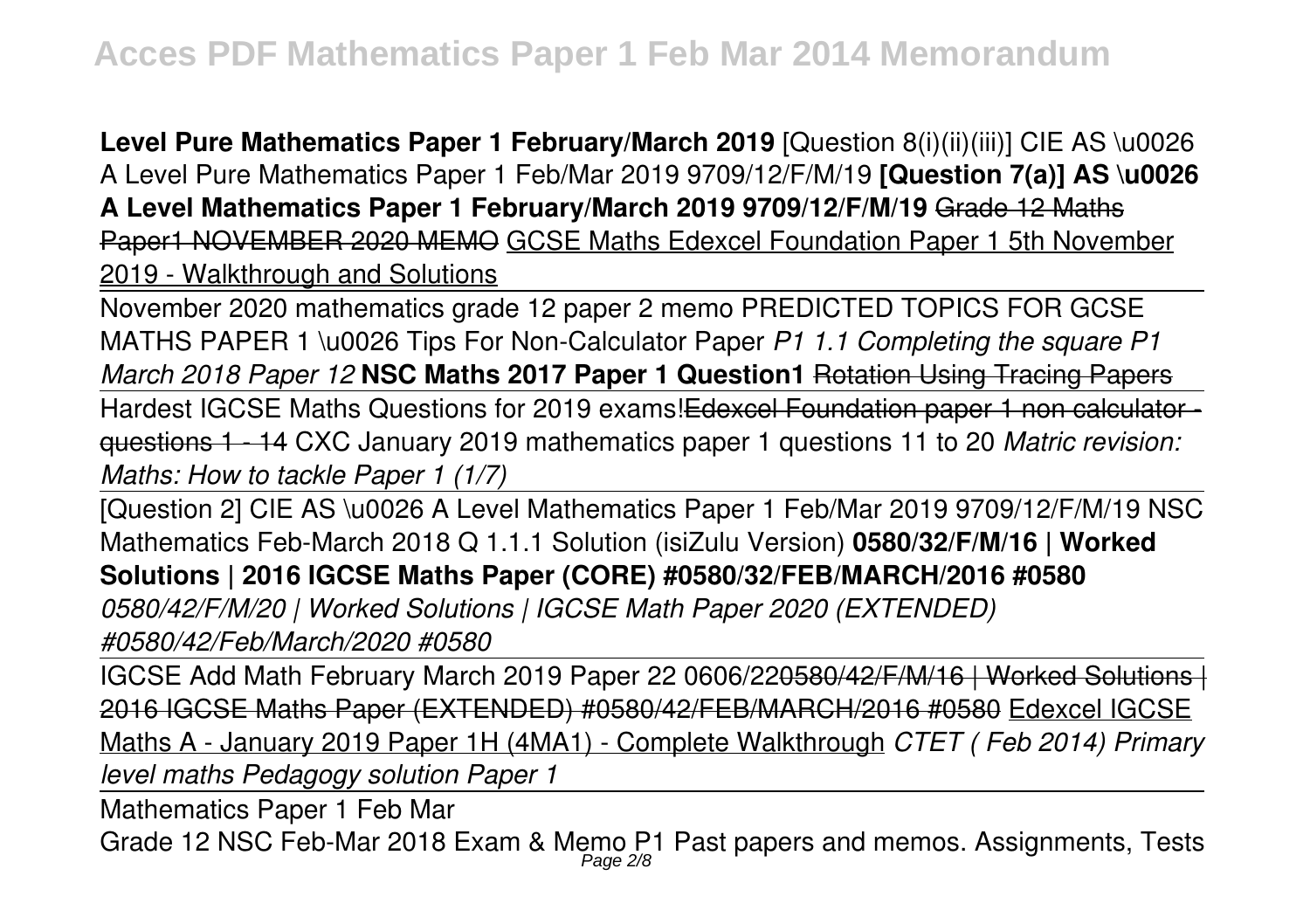and more

Grade 12 NSC Feb-Mar 2018 Exam & Memo P1 - edwardsmaths 2014 Mathematics 1 Memorandum November. 2014 Mathematics Paper 2 November. 2014 Mathematics Paper 2 Memorandum November\* (in Afrikaans, sorry we're still looking for the English one). 2014 February & March: 2014 Mathematics P1 Feb/March

DOWNLOAD: Grade 12 Mathematics past exam papers and ...

The papers from the Feb-Mar supplementary examinations were released to the public on 26 July 2017. This post shows the high-level analysis of Paper 1, leading to the detailed analysis of each of the questions in this paper. These papers can be downloaded from the DBE web site.

Grade 12 Examinations 2017 Feb-Mar Paper 1 - mathematics Mark Scheme of Cambridge IGCSE Mathematics 0580 Paper 12 Summer or February March 2019 examination. ... Mathematics - 0580 / 12 Paper 1 - Core Mark Scheme - February / March 2019 IGCSE - Cambridge International Examination View full screen ...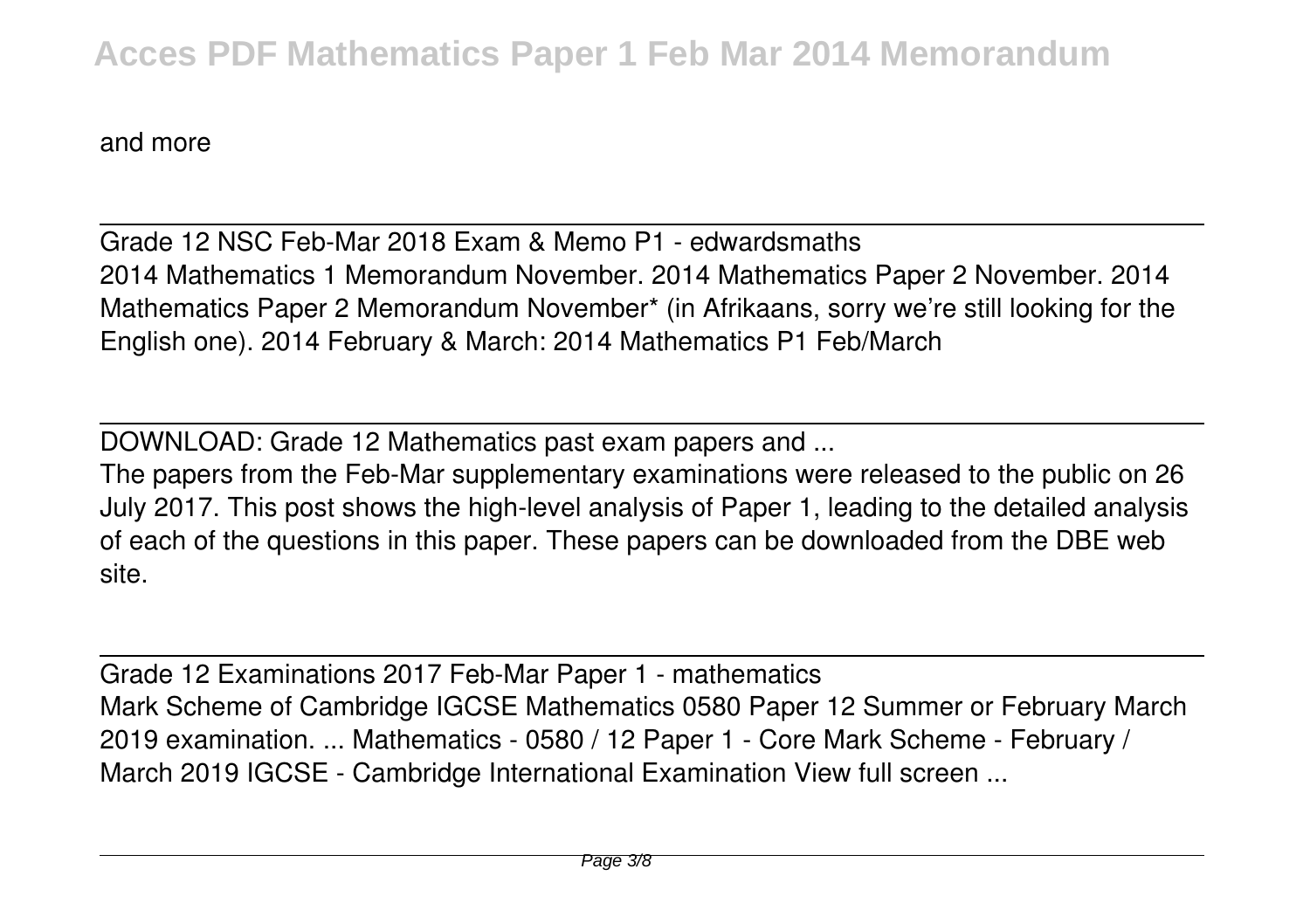Cambridge IGCSE Math 0580/12 Mark Scheme Feb/Mar 2019 ...

Download Mathematics – Grade 12 past question papers and memos 2019: This page contains Mathematics Grade 12, Paper 1 and Paper 2: February/ March, May/June, September, and November.The Papers are for all Provinces: Limpopo, Gauteng, Western Cape, Kwazulu Natal (KZN), North West, Mpumalanga, Free State, and Western Cape.

Download Mathematics – Grade 12 past question papers and ... PAPER 1. 2018. Mathematics P1 Feb-March 2018 (Suppl. Exam) Eng Mathematics P1 Feb-March 2018 (Suppl. Exam) Memo. Mathematics P1 Feb-March 2018 (Suppl. Exam) Afr. Mathematics P1 May-Jun 2018 Eng Mathematics P1 May-Jun 2018 Memo. Mathematics P1 May-June 2018 Afr

Mathematics Past Papers - Master Maths National Office Address: 222 Struben Street, Pretoria Call Centre: 0800 202 933 | callcentre@dbe.gov.za Switchboard: 012 357 3000. Certification certification@dbe.gov.za

2018 Supplementary Exam papers National Office Address: 222 Struben Street, Pretoria Call Centre: 0800 202 933 | callcentre@dbe.gov.za Switchboard: 012 357 3000. Certification certification@dbe.gov.za Page 4/8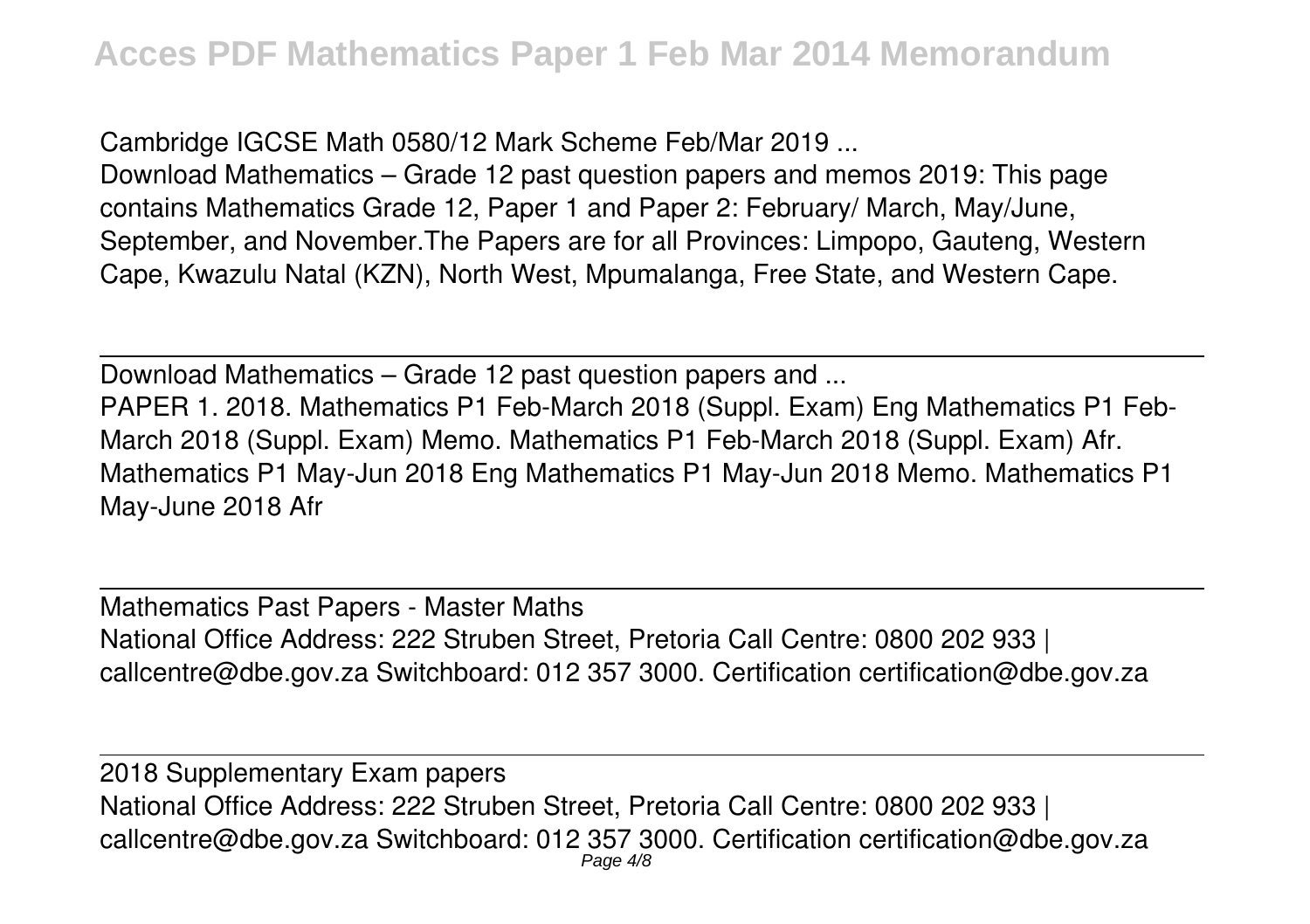National Department of Basic Education > Curriculum ...

Feb / March and May / June 2019 papers will be updated after result announcements. 1 June 2019 : Feb – March Papers Updated. 12/01/2020 : IGCSE Maths 2019 October/November Past Papers are updated. 25 August 2020 : Feb / March 2020 and May / June Mathematics 0580 Past Papers are updated. Mathematics 0580 Yearly Past Papers

IGCSE Mathematics 0580 Past Papers March, May & November ... National Office Address: 222 Struben Street, Pretoria Call Centre: 0800 202 933 | callcentre@dbe.gov.za Switchboard: 012 357 3000. Certification certification@dbe.gov.za

2017 Supplementary Examinations National Office Address: 222 Struben Street, Pretoria Call Centre: 0800 202 933 | callcentre@dbe.gov.za Switchboard: 012 357 3000. Certification certification@dbe.gov.za

2012 Feb/March NSC Examination Papers 2011 Feb/ March NSC Examination Papers 2011 Feb/March NSC Examination papers These previous examination question and memorandum papers may be used for classroom Page 5/8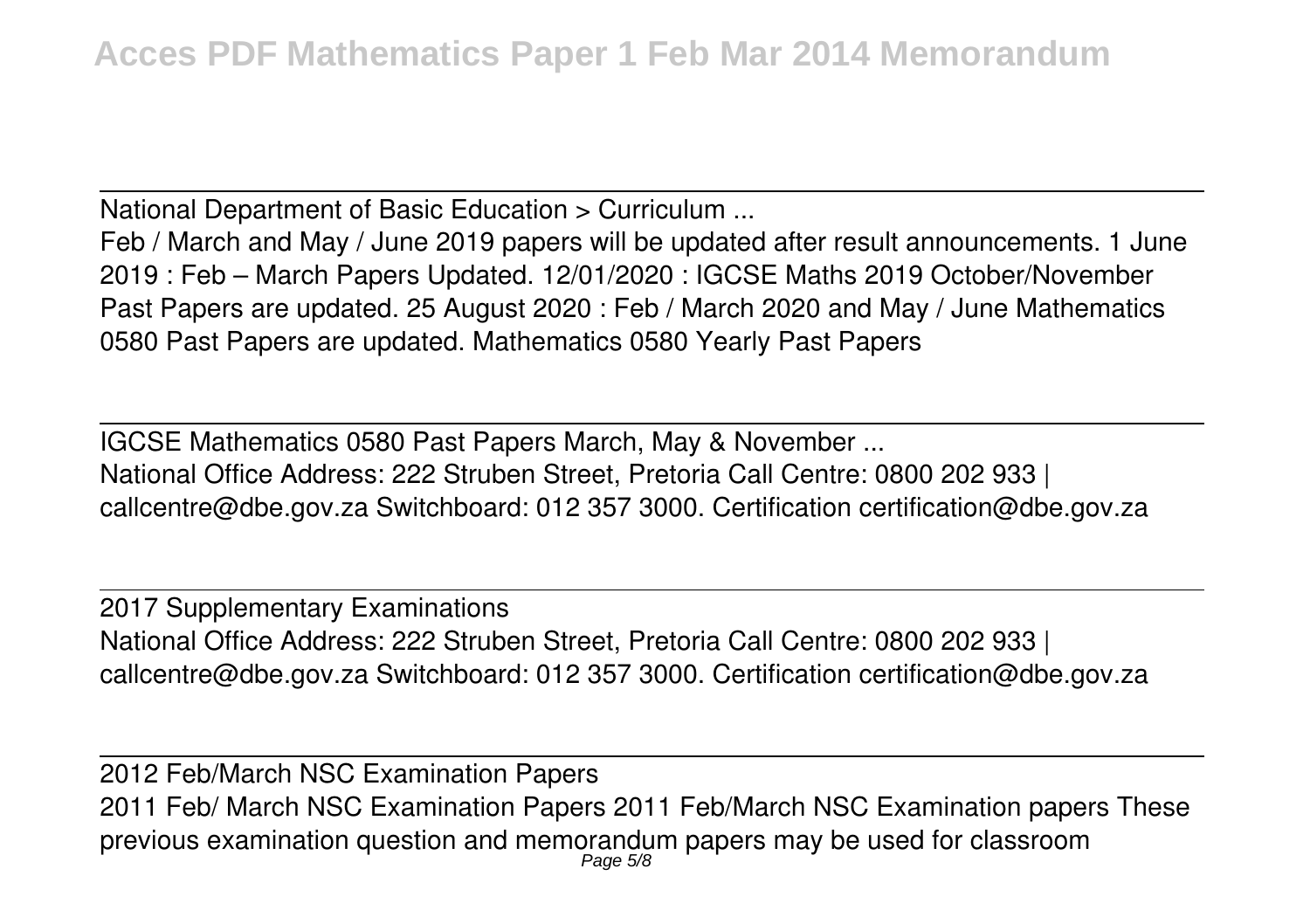enrichment exercises and for revision purposes.

2011 February /March NSC Exam Papers Complete IGCSE Mathematics 2017 Past Papers Directory. IGCSE Mathematics Feb & March Past Papers. 0580\_m17\_er. 0580\_m17\_gt. 0580\_m17\_ms\_12. 0580\_m17\_ms\_22. 0580 m17 ms 32. 0580 m17 ms 42. 0580 m17 qp 12. 0580 m17 qp 22. 0580\_m17\_qp\_32. 0580\_m17\_qp\_42.

IGCSE Mathematics 2017 Past Papers - CIE Notes MARK SCHEME for the March 2015 series 0580 MATHEMATICS 0580/22 Paper 2 (Paper 22 – Extended), maximum raw mark 70 This mark scheme is published as an aid to teachers and candidates, to indicate the requirements of the examination. It shows the basis on which Examiners were instructed to award marks. It does not

0580 m15 ms 22 - Past Papers 16/08/2018 : A Level Mathematics 2018 Past Papers Of March and May are updated. 18 January 2019 : October / November 2018 papers are updated. Feb / March and May / June 2019 papers will be updated after result announcements. 1 June 2019 : Feb – March Papers Updated. 15/08/2019 : A Level Accounts 2019 Past Papers Of May and June are updated. Page 6/8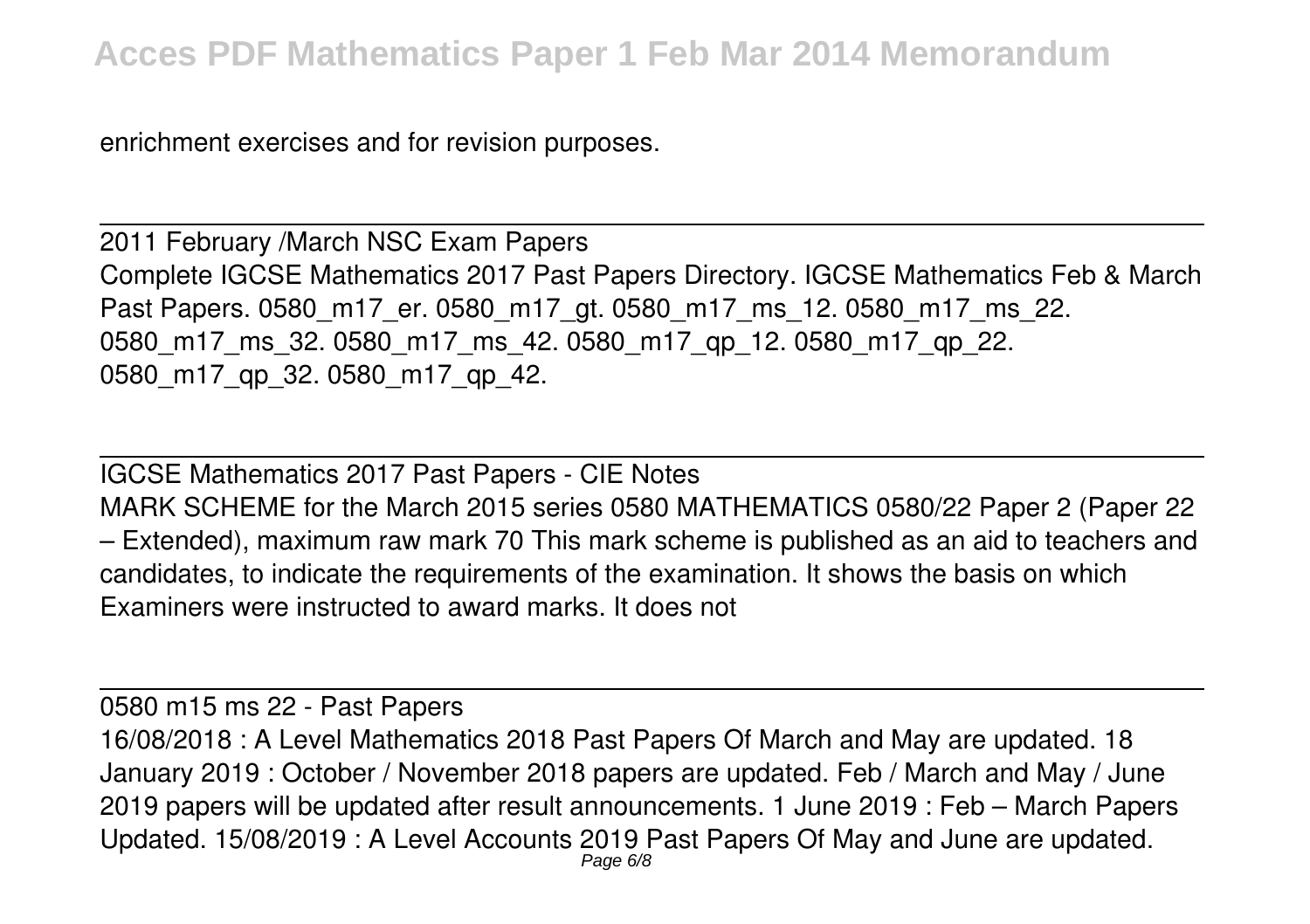A and As Level Mathematics 9709 Past Papers March, May ... Question Paper of Cambridge IGCSE Mathematics 0580 Paper 12 Summer or February March 2019 examination.

Cambridge IGCSE Math 0580/12 Question Paper Feb/Mar 2019 ... Welcome to the National Department of Basic Education's website. Here you will find information on, amongst others, the Curriculum, what to do if you've lost your matric certificate, links to previous Grade 12 exam papers for revision purposes and our contact details should you need to get in touch with us.. Whether you are a learner looking for study guides, a parent/guardian wanting a ...

National Department of Basic Education > Home Mark Scheme of Cambridge IGCSE Mathematics 0580 Paper 22 Summer or February March 2016 examination.

Cambridge IGCSE Math 0580/22 Mark Scheme Feb/Mar 2016 ... 2017 Specimen Paper 5 (PDF, 104KB) 2017 Specimen Markscheme Paper 5 (PDF, 286KB) Page 7/8